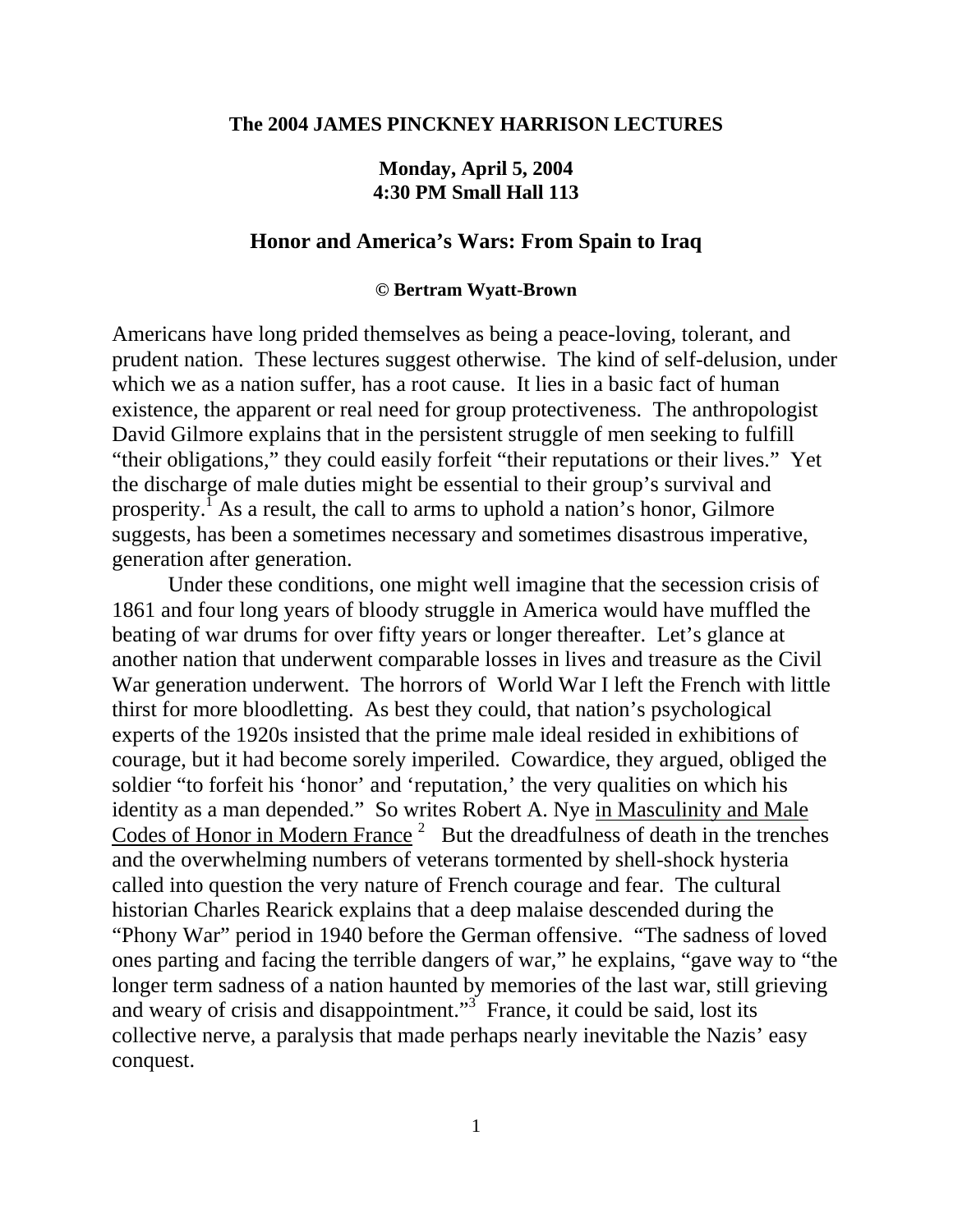That withdrawal from any prospect of serious battle did not happen in this country until the tragic failure of Viet Nam a half century later. Instead, Northerners turned from military aggression to business expansion and the exploitation of the West's natural resources, Post-Civil War white Southerners, as we acknowledged last week, constructed soul-restoring myths of Rebel valor, successful guerilla warfare against the freed people, and other means of regaining collective and personal self-esteem. As a result, Southern truculence was only chastened momentarily after 1865, and the antebellum martial traditions persisted. Even in the North, as the ranks of the Grand Army of the Republic grew thinner, the next generation began to revive the ideals of manly national response, as if to outdo the daring and valor of their veteran fathers. Manliness stood in stark contrast to effeminacy.

 In the 1890s, the economy plummeted, but, perhaps in part as an escape into extraneous warfare, the United States nearly challenged Great Britain. The cause arose from a dispute between Venezuela and British Guiana, whose boundaries were under contention in 1895. The "NATION'S HONOR," screamed headlines, was in dire peril. If we failed to protect the Monroe Doctrine, journalists warned, Britain might probe our weakness and initiate other imperialist demands. Senator William M. Stewart, a notable silver Republican from Nevada, pronounced, "I want American manhood asserted." The absurdity was evident to members of polite society, chiefly those in the Northeast and Midwest. Margaret Bradshaw, a Massachusetts constituent of Senator George Frisbie Hoar, informed him that war was "as uncivilized as prizefights."<sup>4</sup> It was a sentiment often to be voiced in opposition to wars of honor. The crisis ended with sensible arbitration.

That happy result was not, however, the outcome a mere three years later. As the cultural historian Kristin Hoganson discloses, President McKinley's spinal column became a subject of journalistic and political ridicule. It was supposedly too breakable to meet to the effrontery of Spain's alleged sinking of the U.S.S. Maine in Havana harbor. His backbone, chorused Senators William E. Chandler of New Hampshire and John C. Spooner of Wisconsin, was inadequate for the crisis. Teddy Roosevelt compared it famously to "a chocolate éclair," and cartoonists had a field day. Making matters worse, a letter of the Spanish ambassador fell into the hands of Cuban rebels. Gleefully, they published Enrique De Lôme's comment characterizing the president as "weak and catering to the rabble." If only the nation had another Andrew Jackson to fill the office, jingoists complained.<sup>5</sup>

While his defenders employed the same language about the value of manliness and honor, they attributed to the president high measures of firmness, inner control, and manly prudence. He did not, they insisted, flip flop or ponder indecisively on the issue of war against Spain the way his critics claimed. After all, he had fought bravely at Antietam and in the Shenandoah Valley under Philip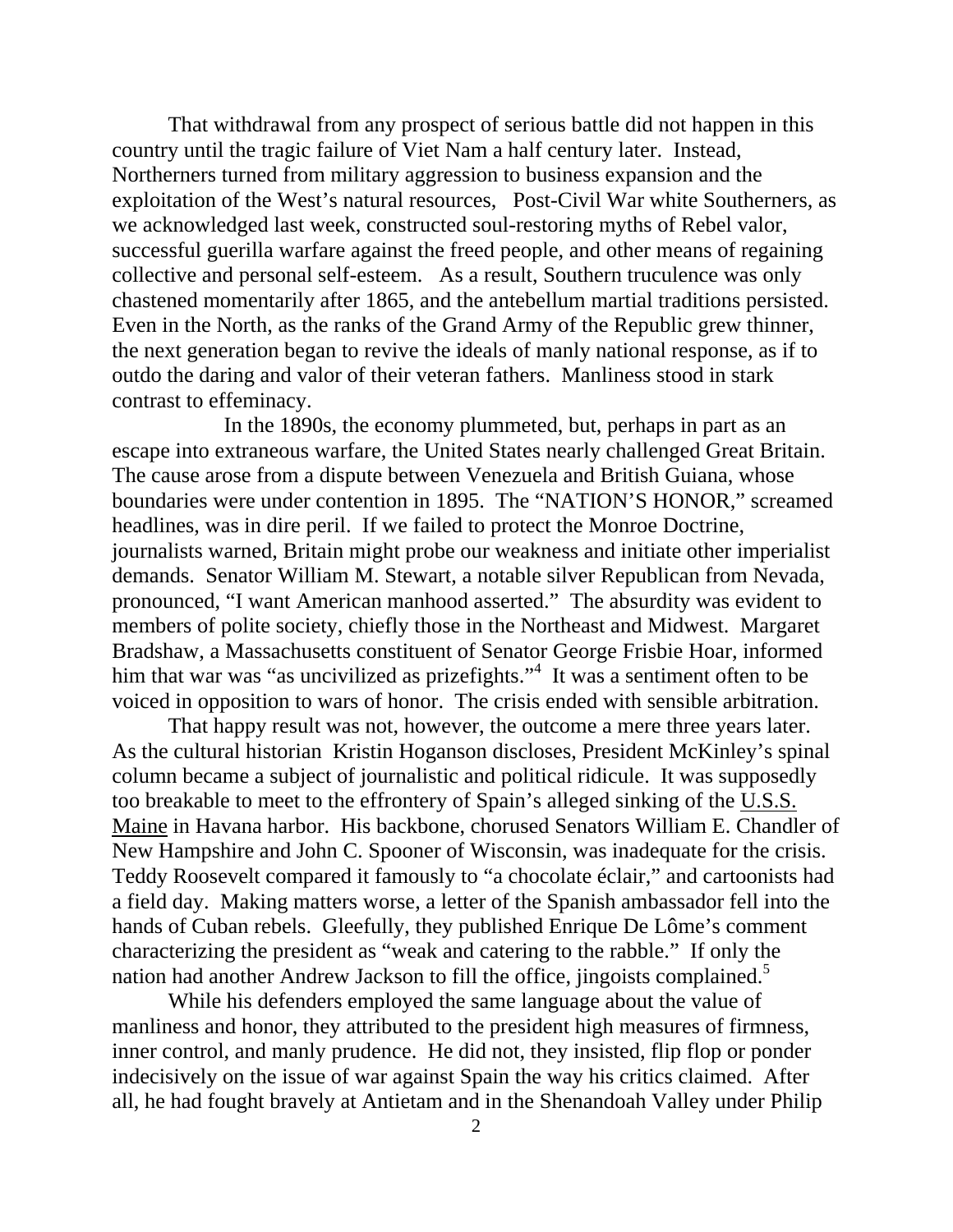Sheridan. How could anyone doubt "where his patriotism, where his courage is?" asked Congressman Charles H. Grosvenor of Ohio. (I forbear to mention any current and parallel situation.) Indeed, McKinley was the last president to have fought in the Civil War. $<sup>6</sup>$ </sup>

Whatever the state of McKinley's skeletal anatomy, he did lead the nation into war. But why in 1898 and not sooner? Cuban liberation had been an American dream for many years. Spanish authorities captured and hanged some American filibusterers to free Cuba in 1873. It was known as "the Virginius Affair."<sup>7</sup> Secretary of State Hamilton Fish and President Grant weathered unpleasant saber-rattling by conducting negotiations with the Spanish government. Nor was it the offense of blowing up a ship that prompted the outcry for war. The Lusitania's torpedoing in 1915 did not arouse war fevers. Yet the sinking of the Maine did.<sup>8</sup> In other words, perceptions of honor varied widely in the nineteenth century and still do so today. At the turn of the century, America had certainly developed a confidence and a desire to play the "Great Game," as Rudyard Kipling called it. Teddy Roosevelt put it this way: "Is America a weakling to shrink from the world work of the great world-powers? No. . .Our nation glorious in youth and strength, looks in the future with eager eyes and rejoices as a strong man to run a race." In other words, honor and acclaim accrue to the winner in either the game of war or the war of sports.<sup>9</sup>

This notion resonated with the Southern politicians and their constituents. After the Civil War, the race-conscious and isolationist South felt out of tune with imperialistic designs that could mean the incorporation of allegedly inferior brown people. In1890 Congressman John Sharp Williams of Mississippi had helped to exclude black voters from the ballot box by a new state constitutional enactment. Yet with no sense of hypocrisy, he denounced the imperial mandate in Hawaii, Cuba, and the Philippines. Williams declared, "when. . .a mistaken patriotism, or a criminal covetousness leads. . .our flag out in the endless race for conquest and domination, it has lost its honor and should be unfurled in disgrace." When material interests for gain alone dominate over good sense, Williams later said, "Chivalry is dead; manhood itself is sapped."<sup>10</sup> As Williams's words suggested, honor can be invoked for war or for peace, depending on the speaker's political judgment.

Once the fighting began, however, Southerners cheered as lustily as Teddy Roosevelt. In fact, the war offered Southern whites the chance to prove their Union loyalties and "show, as one Alabama ex-Rebel boasted, "that the South had not degenerated" into passive effeminacy. Roosevelt, Southern war enthusiasts, and other jingoists constantly stressed the vision of a rejuvenated spirit of young male adulthood. The negative result, though, was that such polemics engendered a naivety about war really was. The Civil War had taught the older Northern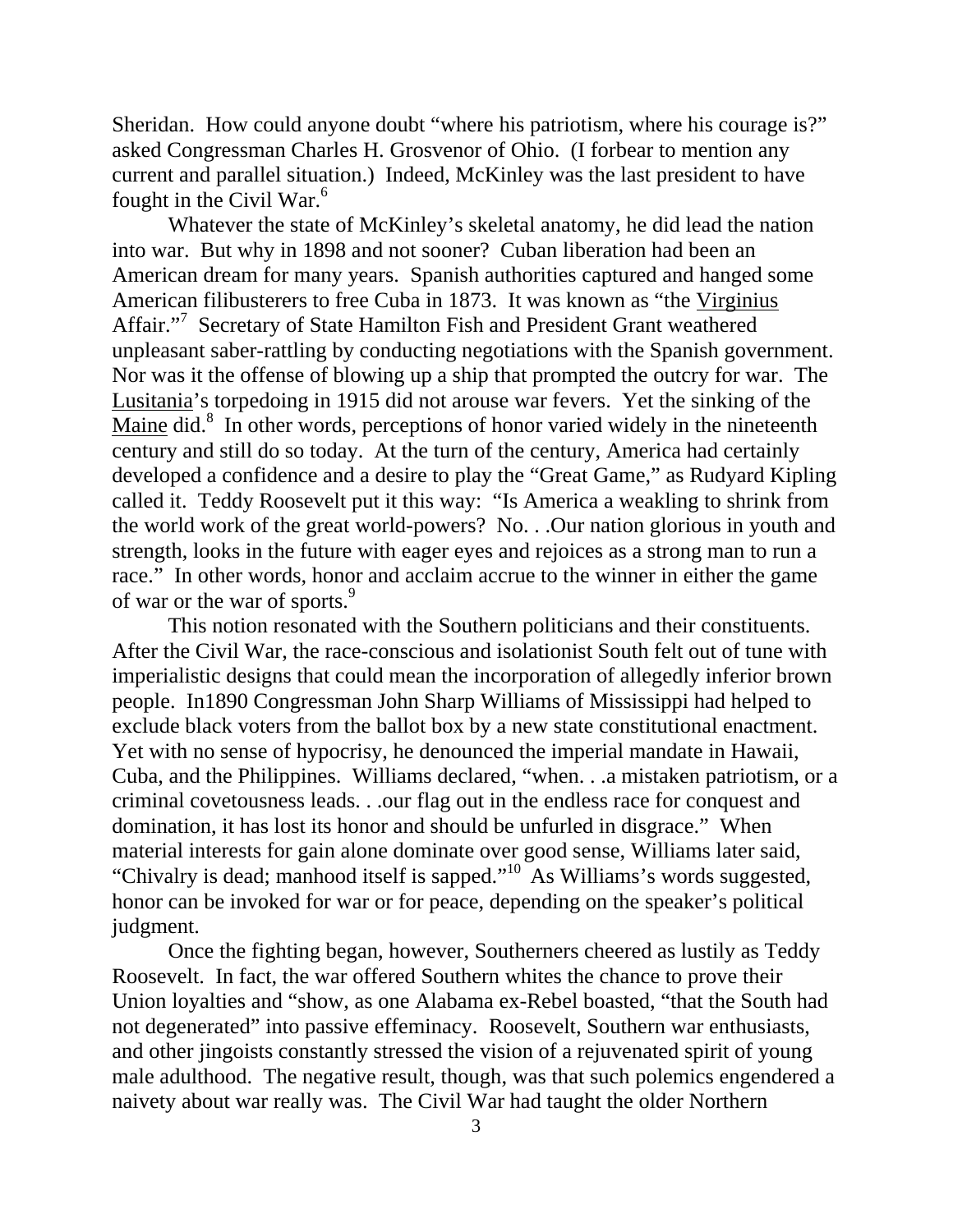generation a lesson that the succeeding one casually dismissed. Civil War veteran Senator Hoar recoiled from the prospect of a war with Spain: "I know and dread the horrors of war." Aside from the loss of life and health for thousands, the cost inevitably includes, Hoar continued, a decline of moral standards, corruption, and enormous debt. $^{11}$ 

Hoar's prophecy was soon fulfilled in the conquest of the Philippines. The war with Spain had been quick, relatively bloodless, and inexpensive. The occupation of the Spanish Philippine colony, however, soon led to atrocity, death of soldiers, and a temporary weakening of American hunger for empire. Far from bringing the renewed sense of honor to America's youth, that the jingoists had promised, the Philippine war against insurgent guerillas was nearly disastrous. Senator George L. Wellington, Republican of Maryland, pointed out that the army had gradually left "the broad highway of honorable warfare--honorable modern warfare as recognized by civilized nations--and has adopted methods of barbarism and savagery such as the wild natives of the unconquered Philippine Islands themselves could not approach."12 Frustration with seeking out well hidden enemies has always led occupiers into the moral abyss. Time, however, precludes further remark, but I recommend Hoganson's work on the subject, a book to which I am most indebted. Instead, we come to Woodrow Wilson's experiment in nationbuilding, the effort to swing Mexico into the American moral and economic orbit- as that president saw it. Using the excuse of a minor stain upon American "honor," Southern-born President Woodrow Wilson in 1914 dispatched troops under General Pershing to unshackle our Mexican neighbors from the chains of Victoriano Huerta. He was a dictator whom Wilson passionately loathed.

The president's Southern supporters rallied to the cause. Congressman Pat Harrison of Mississippi expressed outrage that American sailors had been "humiliated and insulted" by their arrest on the streets of Tampico. By Wilson's command, a thousand U. S. Marines descended on Vera Cruz, seventeen of whom were killed, along with over a hundred Mexican defenders. Several Latin American countries arranged for negotiations. As a result, Huerta departed into exile, and the American occupiers went home shortly thereafter. Like the waging of the Barbary wars, the conflict was short, effective, and symbolically helpful for partisan purposes. But, how effective was Wilson's effort to impose American democracy on Mexico by removing a tyrant? The answer was far from clear.<sup>13</sup>

A year later, Wilson joined the Allied effort against the Austro-Hungarian-German monarchies for similar reasons of democratically inspired liberation. The diplomatic historian Joseph Fry observes that Wilson, "a man of 'southern blood, of southern bone and of southern grit,'" permanently reversed the section's narrow-minded parochialism with his crusade to internationalize democracy and his fatally flawed effort to win American participation in the League of Nations.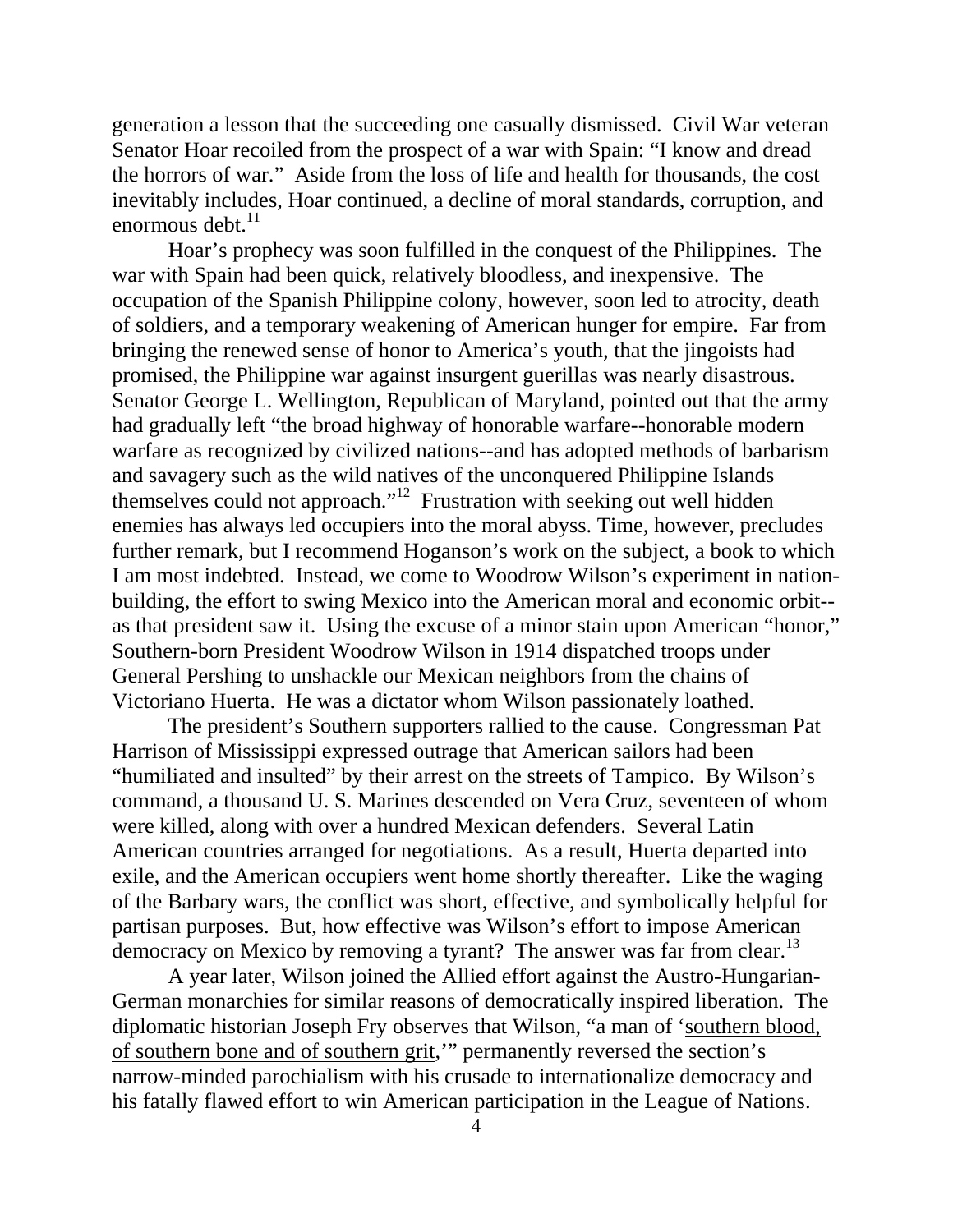Regional pride in Wilson as a Southerner, not some wider vision, Fry contends, drew Southern politicians wholeheartedly to the president's side.<sup>14</sup>

However much Wilson was immersed in Southern myths of honor, another Southern President, Lyndon Johnson, was more attuned to the issue of personal and martial honor, but without at least some of the racial blinders that Wilson had worn. To throttle that ideological menace in far distant rice paddies would prevent the collapse, it was thought, of the rest of Asia into the arms of the Soviets and Mao Tse-tung. But Lyndon Johnson=s vindication of his own and his nation's honor had much to do with his own self-conception. The journalist David Halberstam concludes that Johnson was "haunted by the idea that he would be judged as insufficiently manly for the job, that he would lack courage at a crucial moment." He "was a believer, not a cynic about the big things. Honor. Force. Commitments." On learning that someone in his administration had turned dovish about the war, Johnson exploded in his usual scatological way, "Hell, he has to squat to piss."<sup>15</sup> He feared being seen as "an unmanly man" or "a man without a spine."<sup>16</sup> His predecessor William McKinley had had to live down the same imputation.

To be sure, in the tragedy of Vietnam, honor was not the sole cause of war any more than it was in the earlier examples. Yet, far from meeting the "rational" motives to which Donald Kagan called attention in our first lecture, North Vietnam posed no threat, immediate or distant, to the security of the United States. Nor had Lincoln's election threatened immediate emancipation. Unaware of centuries of mistrust between China and the Vietnamese, the Johnson administration assumed that the little Southeast Asian country was merely a puppet of international Communism, governed not in Hanoi but Bejing and Moscow. Such ignorance in Washington's high places seems almost criminal to us now.

 Even though behind the scenes, President Johnson expressed his mortal fear that hasty escalation of the war would usher in World War III, his public pronouncements were thoroughly drenched in the rhetoric of honor. A more secular understanding would refer to our "credibility" for living up to international commitments to our friends and allies. But this Texas President instead used the terminology of his native state. As representative of that frontier spirit, Johnson put the matter succinctly almost exactly a century after Lee's surrender at Appomattox. "If America's commitment is dishonored in South Vietnam, it is dishonored in forty other alliances or more. . .we do what we must" regardless of consequences. By his perspective, honor had its own logic. Practical considerations and prudence drew out no imperative to cast the ethic aside. "We love peace. We hate war. But our course," Johnson announced in 1965, "is charted always by the compass of honor."<sup>17</sup> It was the pathway to death. Yet any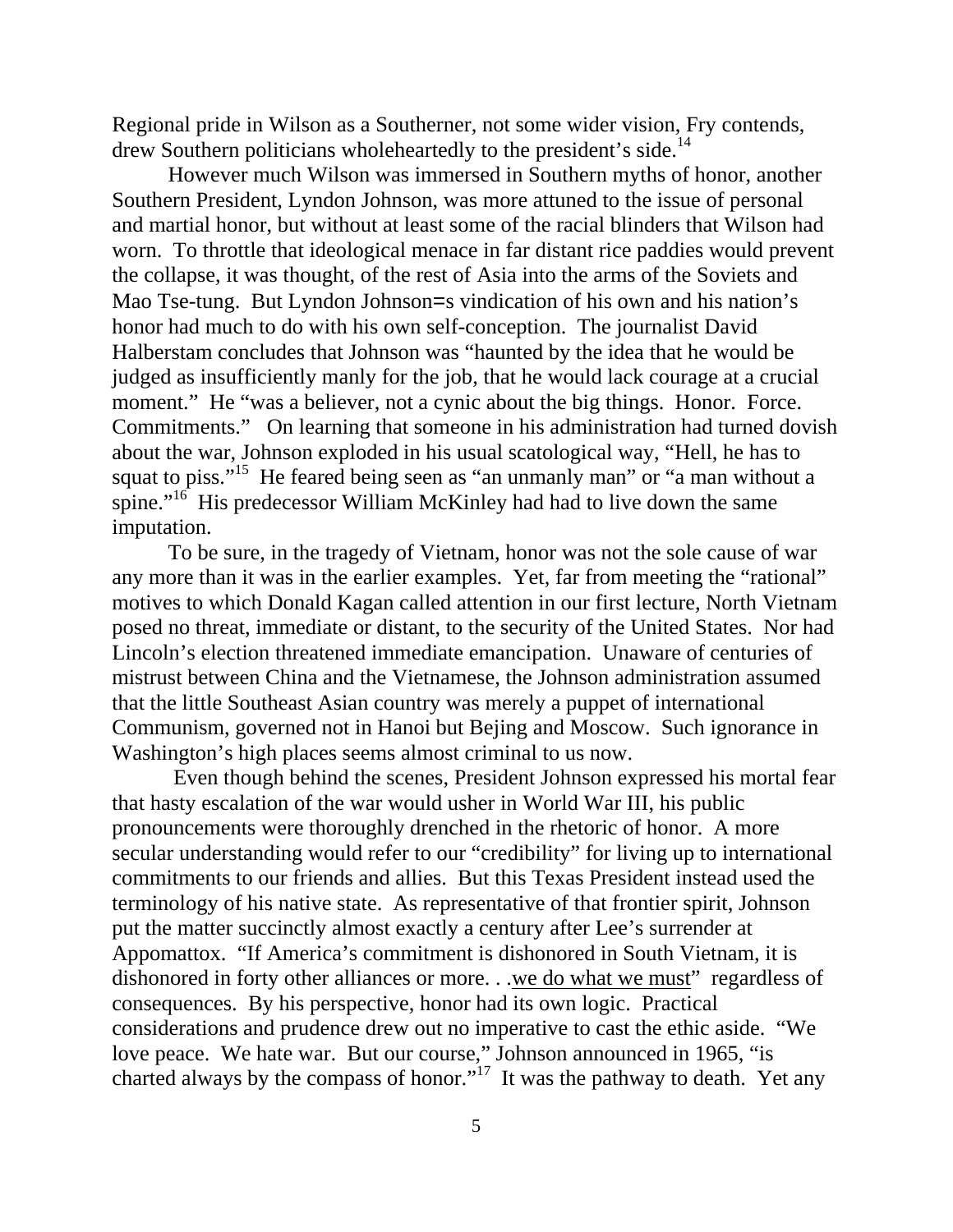other option apparently would have betrayed America's "word of honor" and the end of capitalistic civilization. Refusing the call to honor and warfare, however, also poses problems, as we learned from John Adams's and Hamilton Fish's refusal to war with France in 1798 and Spain in 1873 respectively.

A more contemporary illustration comes from the Iranian Revolutionary seizure of the American Embassy. Some of us can recall the origins of that unhappy incident. Jimmy Carter had refused at first to welcome the dying Shah, exiled to Mexico, to visit New York for cancer treatments. Unanimously State Department officials had urged him to take no such hostile action. Carter had understood their point, accurately reasoning that the Shah's admission would endanger Americans in Tehran and elsewhere in that nation. But David Rockefeller, John McCloy, and Henry Kissinger persisted in claiming that the Shah, our dear friend, "should not be treated like a Flying Dutchman who cannot find a port of call," Kissinger put it. He had thought it "dishonorable" and "appalling" not to welcome the Shah on American soil.<sup>18</sup> Receiving notification that the Shah=s life depended upon the treatment that American physicians could supply. That medical advice was actually false, but Carter unwittingly gave in. James Bill, the U.S. Iranian expert at the College of William and Mary, declares that he did so to uphold the "honor and credibility of the United States," just as Kissinger had pressed.<sup>19</sup> Yet, in such honor cultures as Iran's, any befriending or welcoming of an enemy, whom his enemies had labeled accursed, would be seen as an insupportable affront. A member of the Iranian Revolutionary Foreign Ministry had earlier warned the American chargé d'affaires Bruce Laingren, "You are opening a Pandora=s box with this."<sup>20</sup>

 After the Shah underwent futile surgery in New York, the students raided the embassy and seized the hostages there until the Americans returned Mohammad Reza Shah Pahlavi to stand trial in Tehran. James Bill denounces the Islamists' reaction to the President's decision as simply "paranoid."<sup>21</sup> It was, however, not merely their sense of mistrust and insecurity but their fury at so outrageous an assault on their national and religious honor. One violation of a nation's pride deserves another, it seems. With the skeleton staff held hostage, it was now American honor once again violated, as it had been in the Islamic Barbary Wars at the beginning of the nineteenth-century. And at this point, it seems to me, the Americans had cause to issue an ultimatum--free the hostages or expect the bombing of Iran's military installations and out and out war.

Perhaps a military defeat of Islamic fundamentalism in 1979 would have been preferable to what we face now. As it was, we gave the impression, then and sometimes later in Somalia and elsewhere, that we had no stomach for retribution. Two months before September 11, Al-Qassem, an extremist personality on Al-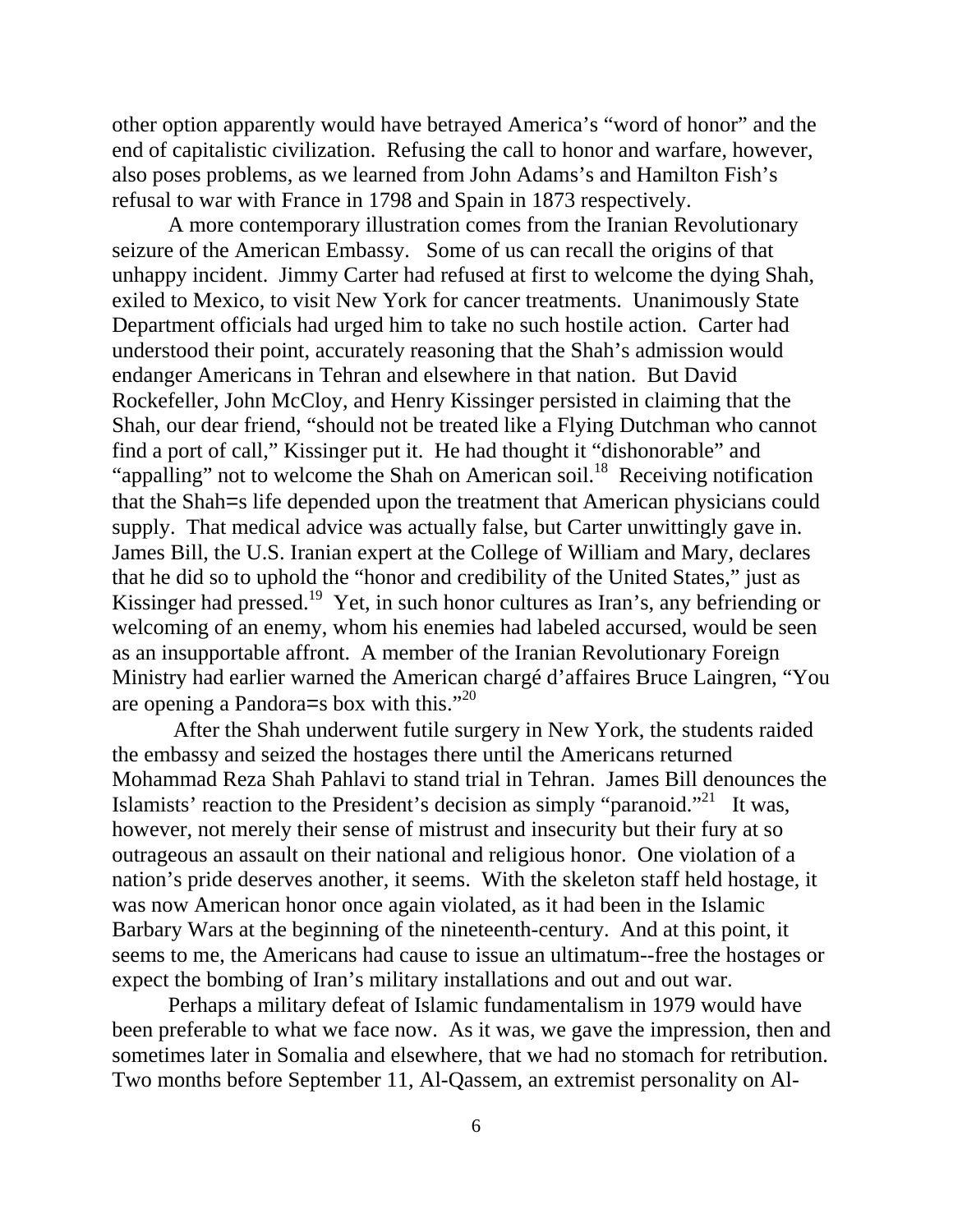Jazeera television, chastised a doubting viewer, "Don't you watch television? The U.S. Navy cancelled a joint maneuver with Jordan, fled Bahrain, all those things-- Can you deny that this Jihad warrior who is now in Afghanistan [Osama bin Laden] is striking fear into America, which shudders at the sound of his name?<sup>22</sup>

Carter proved exceptional in choosing peace and patience over war and honor. Most other southern-born or southern influenced presidents have chosen the latter course for military encounters, large or small, from Jefferson's Barbary conflict to the one recently undertaken by George W. Bush of Texas and his conservative, unilaterally-minded advisors. In 1965 a fictional attack on a U.S. Naval vessel in the Gulf of Tonkin led to full-scale warfare against Communist North Viet Nam. In 2002 Iraq was supposed to have an arsenal of weapons of mass destruction. But in these instances were they the reasons for war or was it something else, something in the natures of the Presidents who have earlier plunged the nation into military action? Before the United Nations Assembly on 12 September of last year, Bush mentioned the car-bomb plot against his father, then on an official visit to Kuwait. Saddam Hussein's intelligence team had instigated the conspiracy that the Kuwaiti police had thwarted. According to the Philadelphia Inquirer, at a Houston, Texas, ballroom, Bush was addressing an "audience that suddenly grew very quiet." He had said, "After all, this is a guy who tried to kill my dad."<sup>23</sup>

A book just published this week by a Hoover Institute specialist and his wife, a media consultant, explores the dynamics of the Bush family. They claim to uncover oedipal factors underlying the current president's determination for war. General Brent Scowcroft had opposed the toppling of Saddam because of the volatile tribal divisions in the country, among other sensible reasons. Even though it meant outrageous betrayal of the Shiites in rebellion, which Hussein savagely repressed, the senior Bush followed Scowcroft's pacific advice. As war approached in 2002, Bush senior apparently worried privately about his son's seeming attempt to complete the Gulf States expedition that he had perhaps prudently rejected.24 George W. Bush's single-minded, unsubtle, and incurious outlook on international affairs and their complications comes out strongly in his public statements, usually to puzzlingly strenuous applause.

Now, to imply that Bush began a war simply in honor=s name to avenge a conspiracy against his father in the fashion of Michael Corleone or the Sopranos, would be too simple-minded. But an ex-White House aide argues that this explanation would at least be preferable to the idea that seizing Iraqi oil was the administration's prime objective: "That's not why Americans fight wars," he said, "Usually it's about honor or pride."25 President Bush has New England roots, but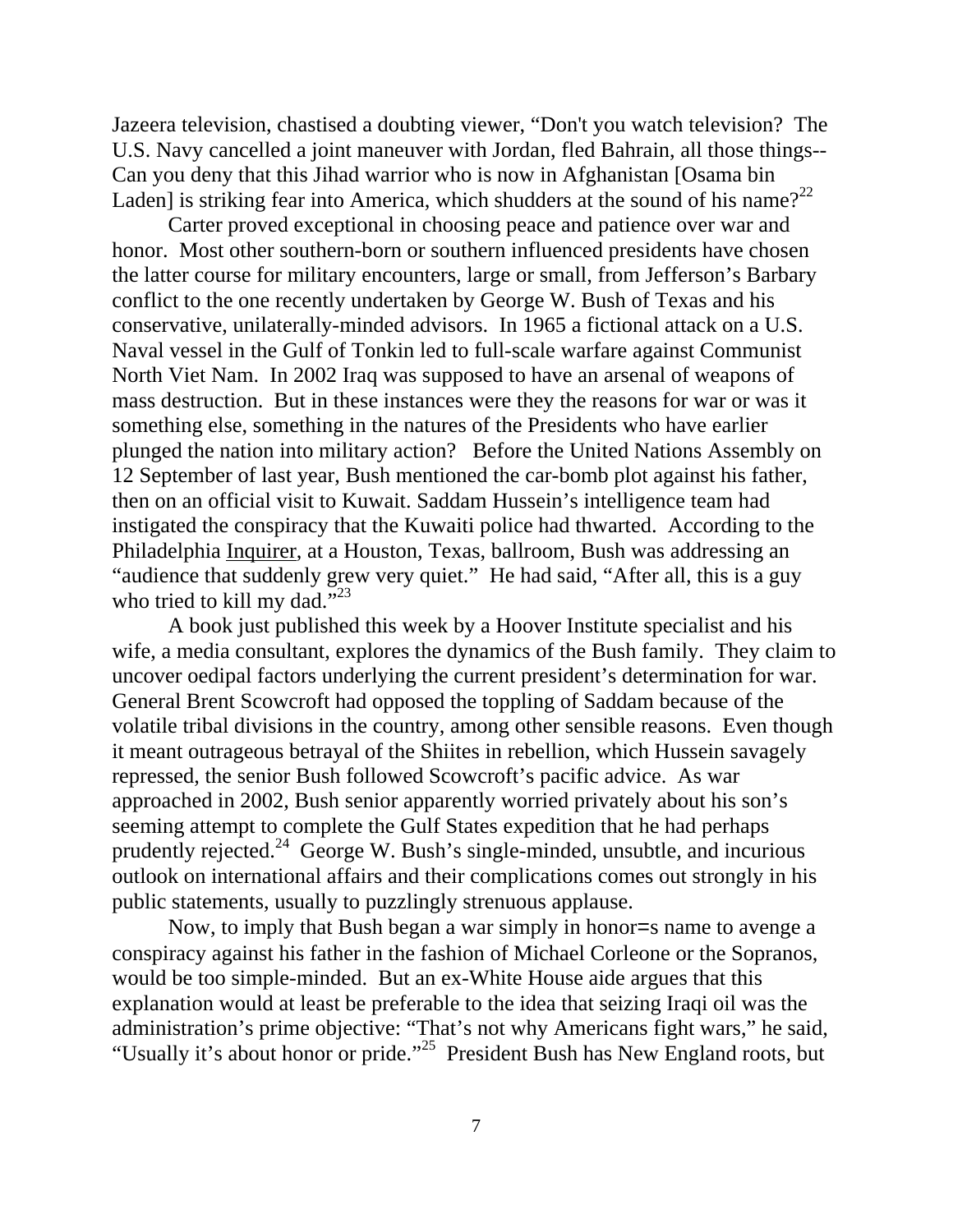his perspective on life, like Lyndon Johnson's, really does lie deep in the heart of Texas.

At last, honorable vengeance in the name of the Bush family brings us to the third point--honor, hatred, and defeat or moral disesteem as these issues apply in the Middle East. In a sense, we can pose once more as analogy our own civil conflict, 1861-65. In a thought-provoking article, "The Fruits of Preventive War," James M. McPherson, the prize-winning specialist on the U. S. Civil War, reflects on the "preemptive" strategy of Jefferson Davis to save the allegedly threatened institution of slavery and white domination. The seceded states began the war, trusting that the other slave states would answer the trumpet of honor to defend their Deep South kinspeople from a common foe. As McPherson notes, they entered the affray convinced that with a few cannon balls, well aimed, "those blue-bellied Yankees" would soon scatter in cowardly retreat. But "the preventive war," as he concludes, led not only to devastation and ruin but to humiliation, sullen anger, and futile postwar claims to a moral superiority that elicited only scorn and indifference in the victorious Northern states. $^{26}$ 

Like the American South in 1860 and in the years thereafter, the Islamic countries are immersed in the rubrics of both honor and hatred. Agrarian-minded, slaveholding Southern whites customarily railed against Yankee imperialism and economic greed, godless feminism, hypocrisy of mind and spirit, and evil habits of every sort. In their defeat, they developed the legend of the "Lost Cause," a memorialization of the glorious dead that fed Southern resentments of black freedom and Yankee domination for years to come. Lynching in the name of preserving white women's honor not only terrorized black communities but also fed the continuing sense of humiliation that Lee's surrender at Appomattox signified.<sup>27</sup>

For the last forty years, Arab nationalists have reacted against the evils of a "Westoxification" as extremist Islamists call it, with our sexualized images that they see on cinema and television screens and hear on the radio.<sup>28</sup> Throughout the Middle East, mosque and classroom have disseminated lessons of hatred directed against the secular West in the context of a beleaguered culture overwhelmed by western technology, western ways. Like the Ku Klux Klan in America, the terrorist organizations in the Middle East place honor and the satisfactions of revenge above all other considerations. Those resentments permeate whole societies in that part of the world.

 Referring to her own childhood, Sahr Muhammad Hatem of Saudi Arabia, declares, "The mentality of each one of us was programmed upon entering school as a child to believe that anyone who is not a Muslim is our enemy; and that the West means enfeeblement, licentiousness, lack of values, and Jahilya (or pre-Islamic paganism) itself."29 Ahmad Othman of London agrees, noting that "as usual we always blame others, and refuse to acknowledge our mistakes. . . We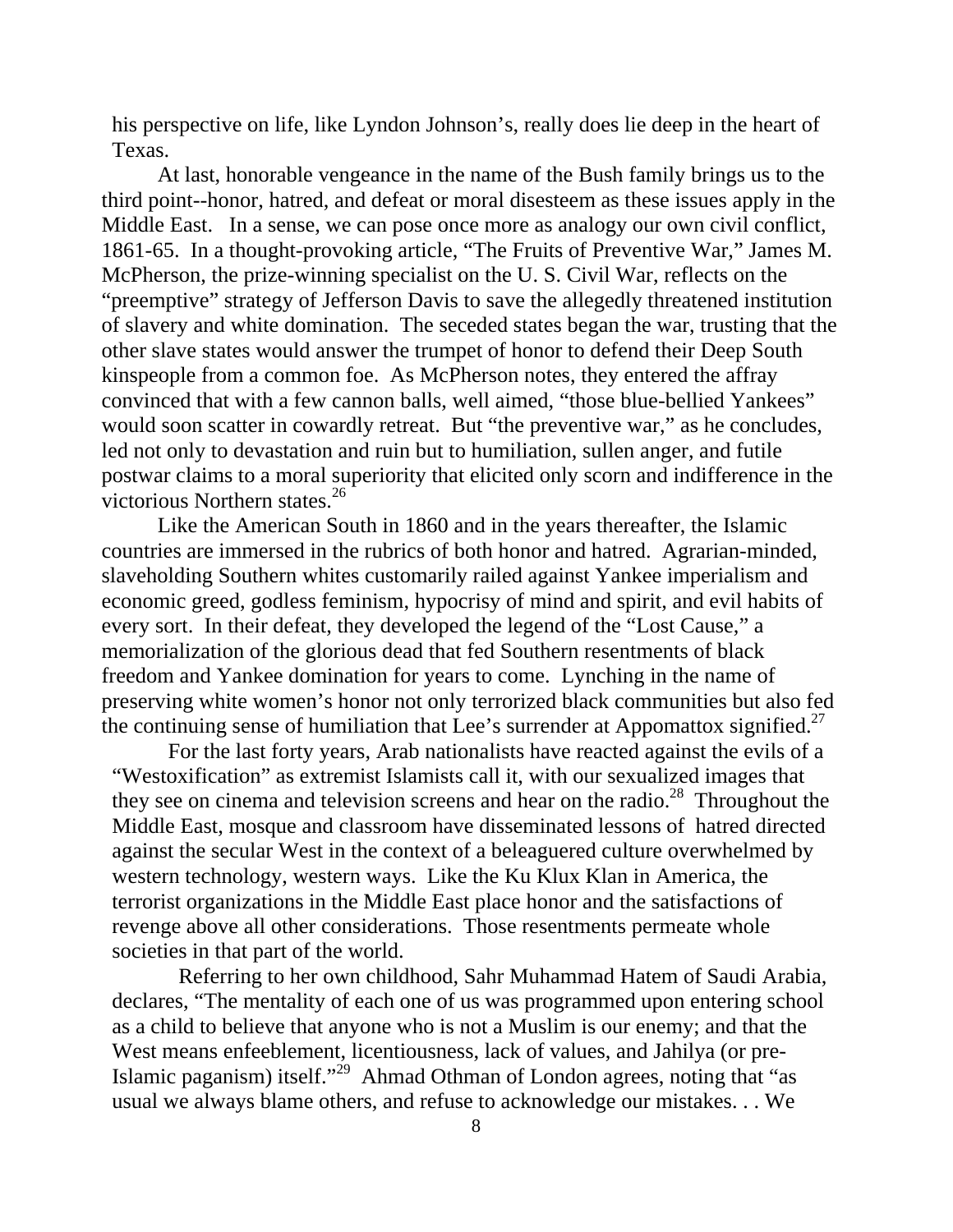taught the youth of our lands to hate America; we taught them the sanctity of Martyrdom [in dying] as we kill our enemies."<sup>30</sup>

Like the Southerners appealing to their Christian God, traditions of honor, and disdain for unchivalric commercialism, Muslim fundamentalists take similar pride in their piety, purity of principle, and militancy. Despite their technological, economic, and military inferiority, they dream that Allah and suicidal valor can restore a military parity or lead to victory. Joyful are the Iraqi mothers who send their sons "off to the realms of honor, the realms of martyrdom," advised a leader of Hamas just days before the war began.<sup>31</sup>

 In this encounter with the West, what could be more morally degrading than the quickness of American seizure of Baghdad and crumbling of Ba'athist resistance? Relishing the opportunity to humiliate the Muslim extremists, Deputy Defense Secretary Paul Wolfowitz announced not long ago, "I think that already. . .the magnitude of the crimes of that regime and those images of people pulling down a statue and celebrating the arrival of American troops is having a shaming effect throughout the region."<sup>32</sup> Last fall, Thomas Friedman, the New York Times journalist, declared, "If I've learned one thing covering world affairs, it is this: The single most underappreciated force in international relations is humiliation."<sup>33</sup> As if to verify his comment, Dr. Abdel Aziz Rantisi, the new leader of Hamas, declared in an interview, "we are ready to give our blood [,] but we are not ready to lose our dignity."<sup>34</sup>

In a recent article in Al-Jazeera, the author explains, "There is no doubt that one of the greatest threats to the hegemony of Islam and the dominance of *Shari'a* [Islamic law] is the American secularism that will be imposed forcefully on the region. . .The Islamic world will change from dictatorship to democracy, which means subhuman degradation in all walks of life."<sup>35</sup> This sentiment is hardly rare in the Islamic world.

In contrast to the usual Arab reaction, a sober and quite brave Egyptian editor recently forgot the repressiveness of the honor ethic and acknowledged what Wolfowitz was gleefully pointing out. "It has been proven absolutely and irrevocably that Saddam Hussein cheated his people and the entire Arab nation. The surprising collapse of his country's capital means that nothing interested him but his own survival and personal interests, and the interests of his two sons and family. Beyond that, the homeland and citizens can go to hell!"<sup>36</sup> His realistic outburst is exceptional. Doubtless, with the Arab nations more firmly anti-American than ever before, he most likely sings more belligerent note or two today.

Yet, will a facing up to the truth lead to any substantial rethinking and reform? It is unlikely. The shame of Islamic losses in Afghanistan and Iraq evokes not pragmatic response but religious fervor and the dogmas of honorable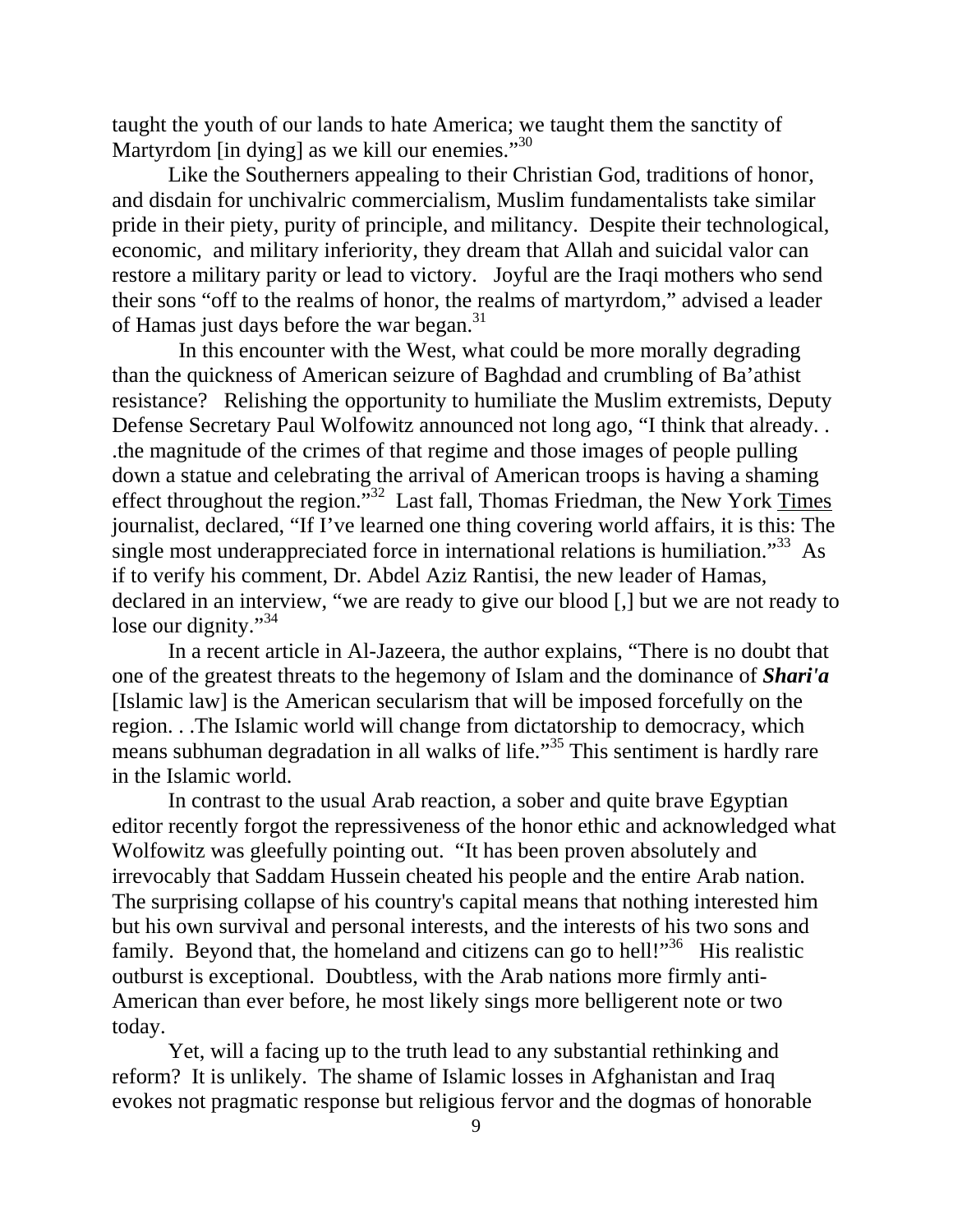resistance. In his determination to purify Islam and the Arabs from the corruptions of the degenerate Saudi family and the West, Osama bin Laden has successfully combined two emotional forces: resentment of imposed disgrace and religious zealotry. Two months before 11 September, Arab viewers faxed Al-Qassem, the television host in Qatar, these sentiments about Osama: "In light of the terrible Arab surrender and self-abasement to America and Israel, many of the Arabs unite around this man, who pacifies their rage and restores some of their trampled honor, their lost political, economic, and cultural honor."<sup>37</sup>

Out of such powerlessness, however, there might emerge renewed strength and still greater resolve to avenge lost honor. Bernard Lewis has pointed out that Islamic faith provides the humblest believer "a dignity and a courtesy toward others. . rarely exceeded in other civilizations. And yet, in moments of upheaval and disruption, when the deeper passions are stirred, this dignity and courtesy"- what I call honor here–"can give way to an explosive mixture of rage and hatred."<sup>38</sup> The American authorities are quite right. If weapons of mass destruction did fall into the hands of such fearsome haters as the Arab militants, it would mean the end of civilization as we know it.

Finally, victory over a weak and vulnerable enemy, no matter how evil, provides the winners with the opportunity to refashion the world as we Americans would have it–or to experiment and then leave the scene. Make no mistake: Pax Americana carries with it a very fervent missionary zealotry, perhaps less powerful than Osama's but strong enough. Woodrow Wilson with his ideas of making the world safe for democracy had pointed the way to Lyndon Johnson in Viet Nam- but not with much success in either the 1920s or 1960s. On February 25 of last year, the American President announced the revived Wilsonian doctrine as one of the curiously shifting reasons for going to war. "A liberated Iraq can show the power of freedom to transform that vital region, by bringing hope and progress into the lives of millions. America's interests in security, and America's belief in liberty, both lead in the same direction: to a free and peaceful Iraq. (Applause.)"<sup>39</sup>

Will democratic practice lead to stable, pro-American governments on the order of Turkey next door? Given the hatred and sense of humiliation that their honor code inscribes on so many non-westernized Arabian hearts, is it not unlikely that a Muslim fundamentalism will take hold of Iraq with Iran the model, not Turkey? As Robert Baer, a former C.I.A. official, recently observed, if given half a chance, the Saudi Arabians would overwhelmingly elect Osama bin Laden their leader in reaction to the stench of the Saudi family's tribal rule. They would do so not because they approved his Wahabbistic terrorist credo but because he defies the powers, local and foreign, that they believe oppress them.<sup>40</sup> We will have to casting aside our own sense of national honor that had been shattered and shamed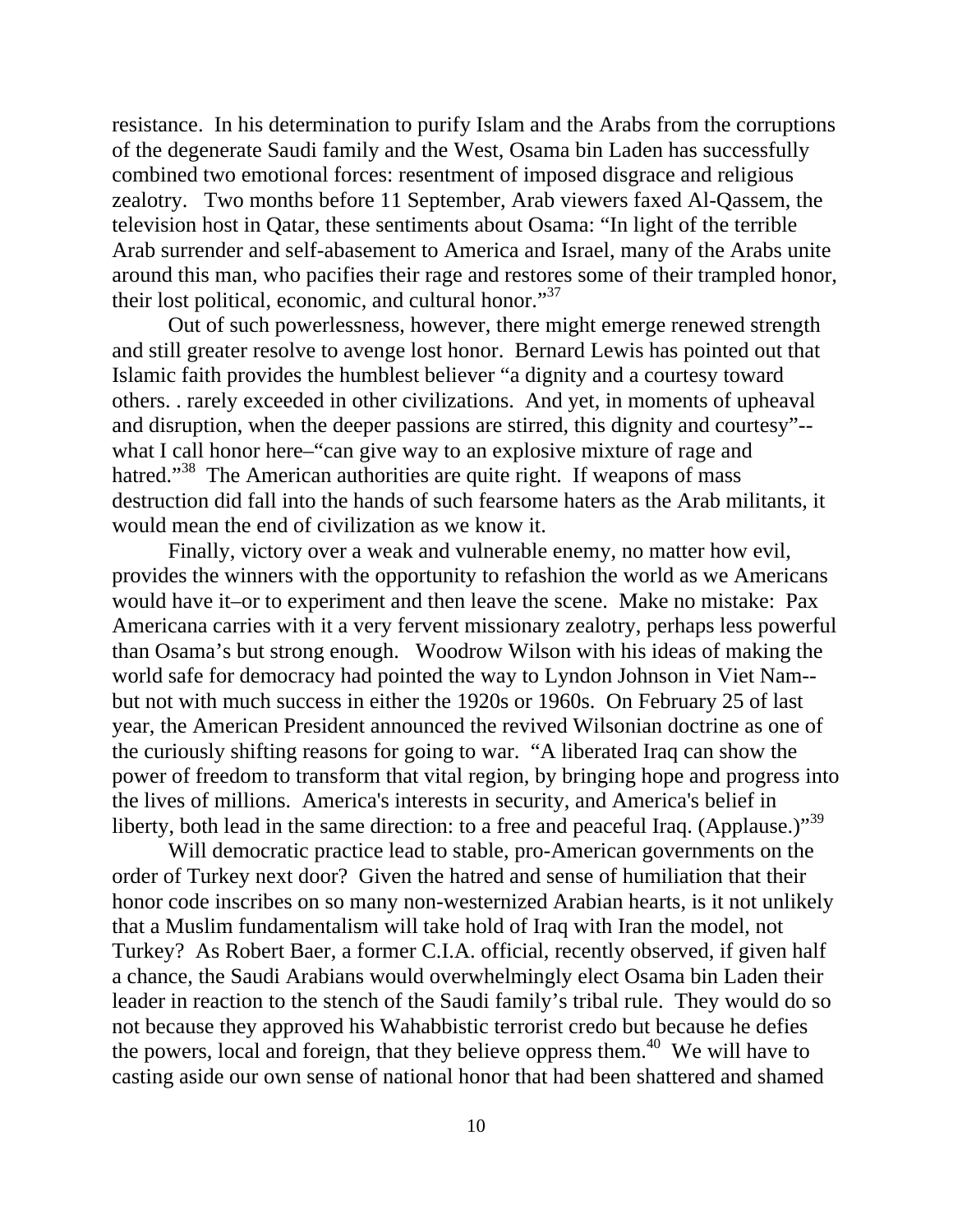by 9/11. Instead, we should practice in the Middle East need, a policy of "dehumiliation and redignification," as Thomas Friedman advises. $41$ 

Cultures of honor create tremendous volatility with all that ethic's complex transactions and sensitivities. Arrogance, naivety, and aloofness in dealing with those who perceive only the cold steel of armies might well prove America's undoing. One observer in Baghdad speculates that the Fallujah attack had its roots two weeks earlier. Witnesses report that U. S. forces entered a mosque with their boots on, a profanation of sacred ground and then proceeded to rough up some of the worshipers.42 Such high-handedness is to be expected from armies, whatever flag they follow. But that does not win the hearts and minds of those facing their guns.

To convert the defeated to the victor's cause takes more money, policing skills, and intelligent assistance than we are perhaps willing or even able to supply. Who now thinks we had enough troops on hand to pacify and rebuild the Sunni Triangle? Paul Bremer had meantime disbanded the defeated army and purged thousands of workers in a disintegrated government, including many without ties to the Saddam regime. The Sunnis were made resentfully abject by midnight house raids, massive roundups of suspects, and, most of all, by all sorts of cultural missteps that we might think minor but ones that Iraqis will not soon forget.<sup>43</sup>

Yet, one must admit, what value was there in using Saddam's army which had simply disappeared?<sup>44</sup> That policy would have reinvigorated the very forces we had crushed. One might ask, would Generals Grant and Sherman have decided that for reasons of order and stability, the Rebels should re-arm themselves under the Union banner in May of 1865, having recently fought so implacably against the federal enemy? The problem in Iraq is simply immense: how to maintain order without the usual instruments that Saddam had used.

Nevertheless, we face a severe dilemma. The hatred of Americans grows fiercer by the day. Commenting on the horrible Fallujah killings, retired General Barry M. McCaffrey observes, "They hate us for [the occupation]. . .I think it's a widespread rebellion" that may result in our losing control. A friendly Iraqi official warns, "If they enter Fallujah and use force it will only be met with force, and this will happen over and over. . .Everyone is angry with the occupation, and there are many tribes, which means there will be revenge."<sup>45</sup>

 One thing is clear, however. The armored visage of honor is not easily unmasked. To do so requires more courage than even an eager volunteering to serve in the armed forces. The reasons for war, however, are so complex that discerning which course to take in future is by no means certain. In retrospect, the relatively passive responses of presidents Carter, Reagan, and Clinton to the threat of terror was fatally shortsighted. However justified inaction appeared to be at the time, a failure to act decisively in the crises of Tehran, Lebanon, and Somalia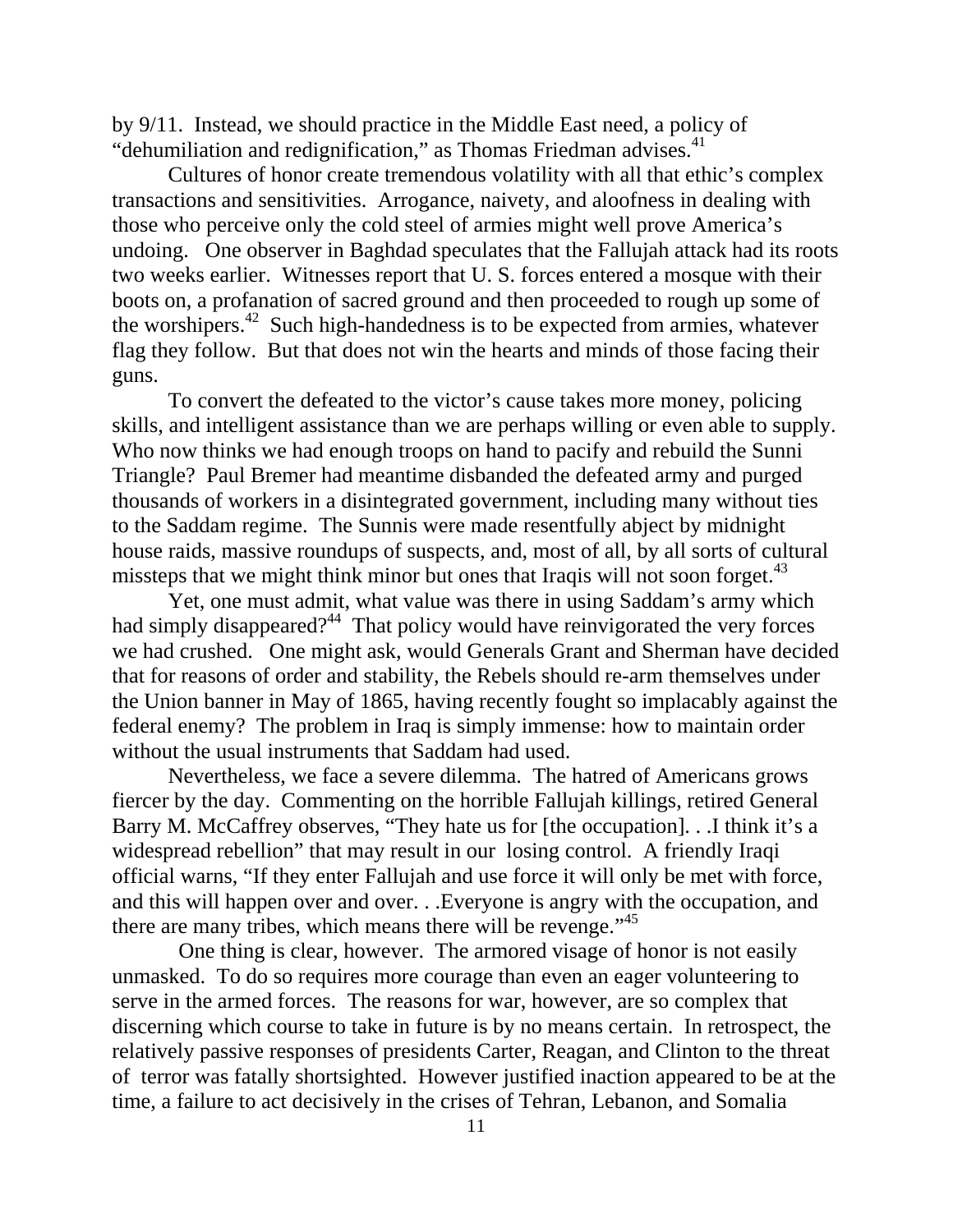invited the enemy's impression of cowardice, complacency, and coldness to consequences. Our present go-it-alone policy without wide international support for the sake of regaining face and respect in the Middle East has its risks. In fact, according to Al-Jazeera 57% of some 6000 polled expect that, if the Shia tribes join the Iraqi resistance, the coalition will come to grief. Only 29% anticipate no fall in American control, with just  $14\%$  undecided.<sup>46</sup>

 At this stage, Americans must come to an understanding of the mode of honor and dread of shame that have long governed Middle Eastern societies, even more than they do our more urban, institutionalized, and orderly form of our own. Not to do so opens us to enormous risks. Paul Berman reminds us that the world is by no means "a rational place."<sup>47</sup> Rather than follow Wilsonian dreams as President Bush wishes to reincarnate them, we might better recall the words of Abraham Lincoln in his second inaugural address: "With malice toward none, with charity for all, with firmness in the right as God gives us to see the right, let us strive on to finish the work we are in. . .and do all which may achieve and cherish a just and lasting peace among ourselves and with all nations."

In conclusion, I would guess that honor will always be useful as a device for collective and military protection. To be sure, it is no longer as indispensable in Western societies as it once was during the Revolution or the Civil War. But in the world we encounter it remains a powerful, even commanding force. However that may be, I can safely say that devotion to honor has provoked more deaths and ruin than all the plagues that have visited mankind from the beginning of recorded history until now.

<sup>3</sup> Charles Rearick, The French in Love and War: Popular Culture in the Era of the World Wars (New Haven, Conn.: Yale University Press, 1997), 243.

<sup>4</sup> Quotations from Kristin L. Hoganson, Fighting for American Manhood: How Gender Politics Provoked the Spanish-American Wars (New Haven, Conn.: Yale University Press, 1998), 16-17.

<sup>5</sup> Enrique Dupuy De Lôme quoted in Hoganson, Fighting for American Manhood, 89, 93.

<sup>6</sup> Grosvenor quoted in Hoganson, Fighting for American Manhood, 95.

 $\overline{a}$ 

7 See Bryan McFarland, "The Virginius Affair and the Popular Press: National Honor and Diplomacy, 1873," unpublished seminar paper, University of Florida, December 2003.

<sup>1</sup> David D. Gilmore, Manhood in the Making: Cultural Concepts of Masculinity (New Haven, Conn. Yale University Press, 1990), 223.

<sup>&</sup>lt;sup>2</sup> Robert A. Nye, Masculinity and Male Codes of Honor in Modern France (Berkeley and Los Angeles: University of California Press, 1993), 224.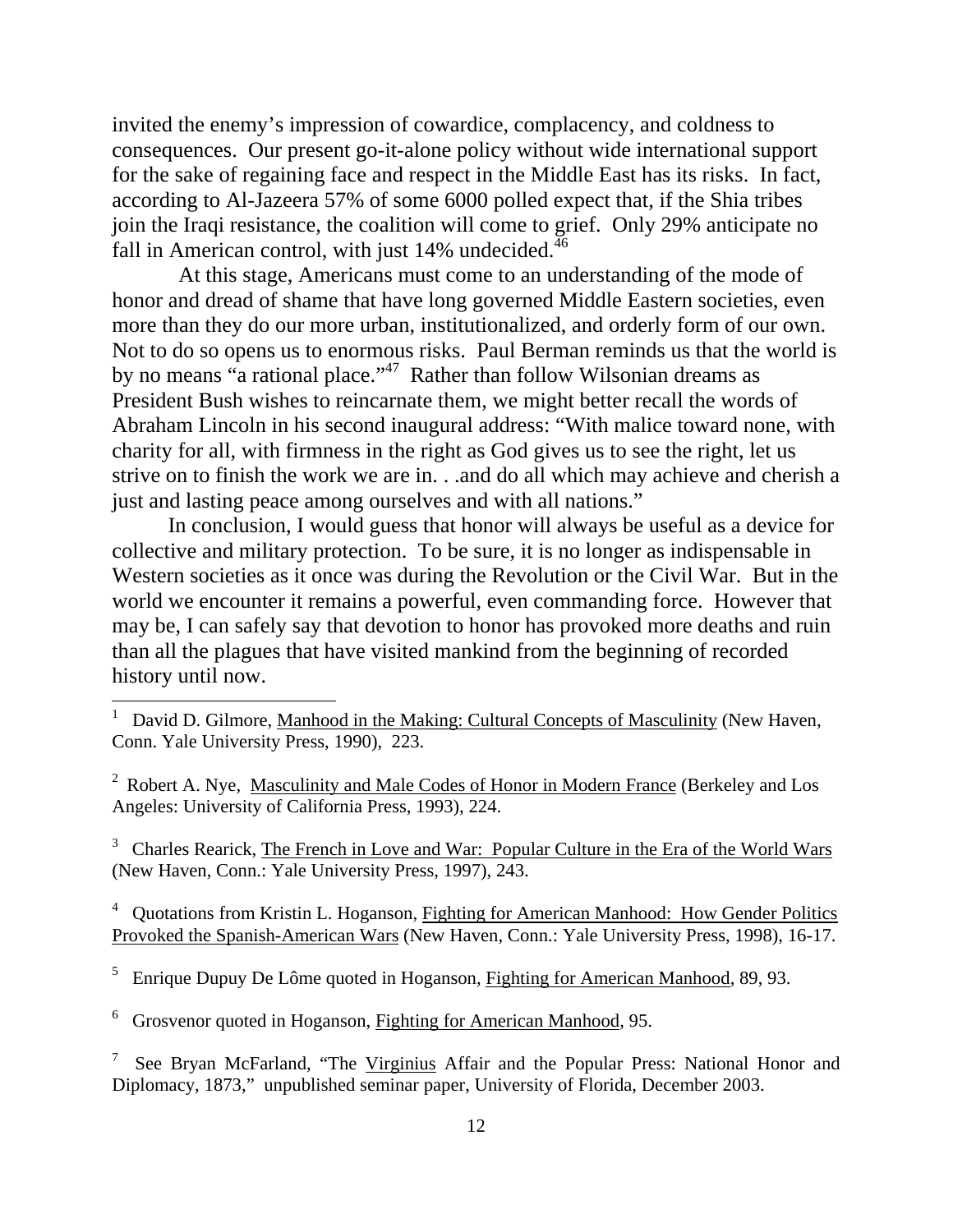8 James A. Field, The Politics of War: The Story of Two Wars Which Altered Forever the Political Life of the American Republic (1890-1920) (New York: Harper and Row, 1979)," 647-67.

9 Edmund Morris, Theodore Roosevelt Rex (New York: Random House, 2001), 8.

Williams quoted in Joseph A. Fry, Dixie Looks Abroad: The South and U.S. Foreign Relations, 1789-1973 (Baton Rouge: Louisiana State University Press, 2002), 119, 122.

 $11$ 11 Hoganson, Fighting for American Manhood, 165.

<sup>12</sup> Hoganson, Fighting for American Manhood, 183.

<sup>13</sup> Fry, Dixie Looks Abroad, 148-49.

<sup>14</sup> Fry, Dixie Looks Abroad, 140.

 $\overline{a}$ 

<sup>15</sup> David Halberstam, The Best and the Brightest (1972; New York: Ballantine Books, 1992), 531-32. See also, Marc Feigen Fasteau The Male Machine (New York: McGraw-Hill, 1974), 163-88.

<sup>16</sup> Quotation from Doris Kearns, Lyndon Johnson, 253. See also Fry, Dixie Looks Abroad, 265; George C. Herring, "The Reluctant Warrior: Lyndon Johnson as Commander in Chief," in Shadow on the White House: Presidents and the Viet Nam War, 1945-1973, ed. David L. Anderson (Lawrence: University Press of Kansas, 1993), 96; Robert Dallek, Flawed Giant: Lyndon Johnson and His Times 1961-1973 (New York: ? 1998), 86, 90.

Michael Lind, Vietnam: The Necessary War: A Reinterpretation of America's Most Disastrous Military Conflict (New York: Free Press, 1999); quotations in Ronnie Dugger, The Politician, The Life and Times of Lyndon Johnson: The Drive for Power, from the Frontier to Master of the Senate (New York: Norton, 1982), 146, 147.

<sup>18</sup> William J. Daugherty, "A Look Back: Jimmy Carter and the 1979 Decision to Admit the Shah into the United States," American Diplomacy (Chapel Hill: American Diplomacy Publishers, 2003?), page?

<sup>19</sup> Bill, Eagle and Lion, 338; Terence Smith, "Why Carter Admitted the Shah," New York Times, 17 March 1981.

 $20$  Marvin Zonis, Majestic Failure: The Fall of the Shah (Chicago, Ill: University of Chicago Press, 1991), 265.

 $21$  Bill, Eagle and Lion, 323.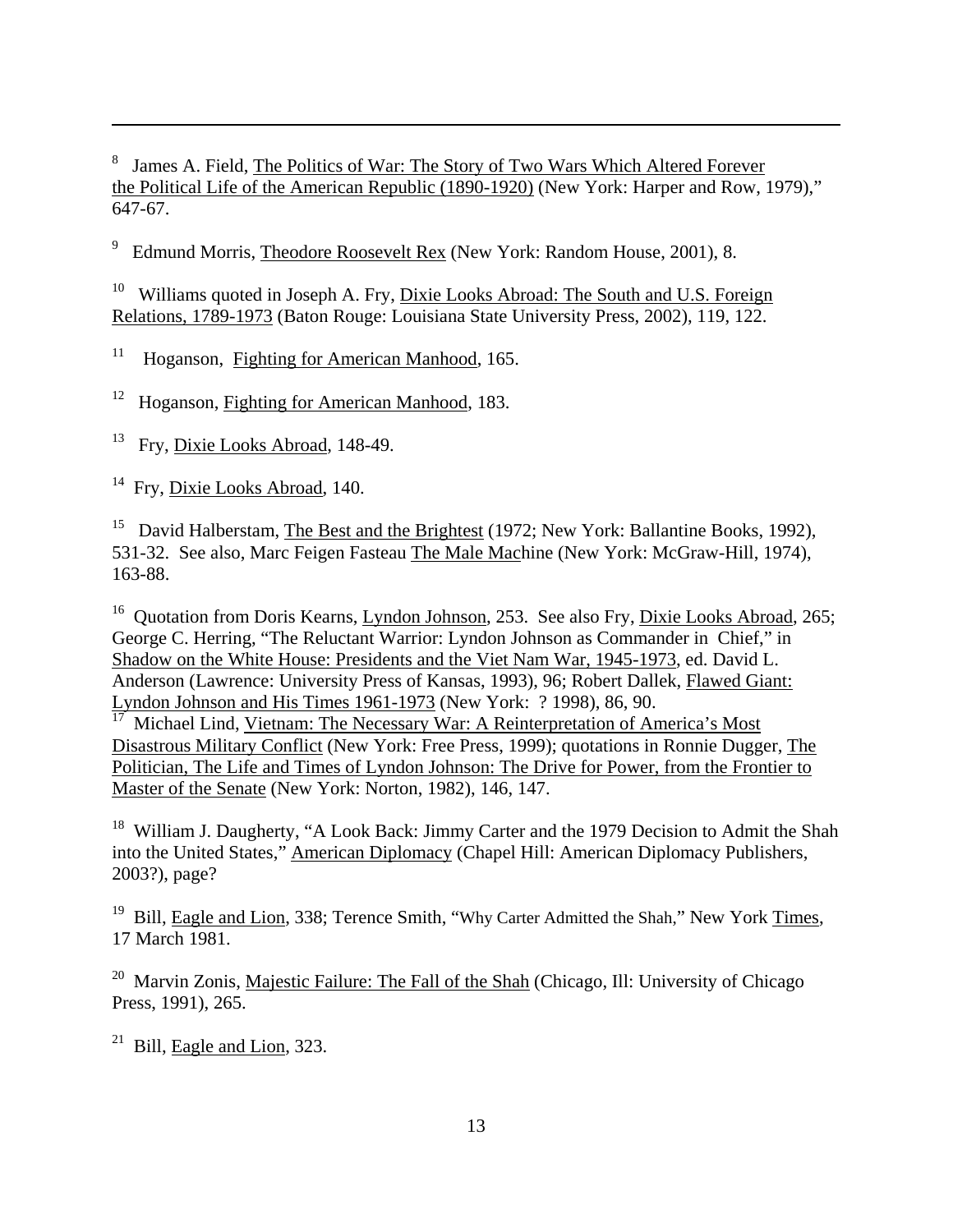<sup>22</sup> William J. Daugherty, "Jimmy Carter and the 1979 Decision to Admit the Shah into the United States," American Diplomacy.org (2003); ATerror in America (30) Retrospective: A bin Laden Special on Al-Jazeera Two Months Before September 11, Special Dispatch Series, No. 319, December 21, 2001, Memri, Middle East Research Institute, (http://Memri, memri.org/bin/articles.cgi?Page=archives&Area=sd&ID=SP31901).

 $^{23}$  Dick Polman, "Suspicions abound that Bush Wants to Avenge his Father and Seize Oil Reserves," Philadelphia Inquirer, 20 October 2002, in Philly.com. Richard A. Clarke, Against All Enemies: Inside America's War on Terror (New York: Free Press, 2004), 80-83 notes that Bill Clinton's retaliation by a missile strike effectively halted Hussein's support for assassination plots and terrorist acts. A right-wing effort to link Hussein to Al Qaeda is evident in Richard Miniter, Losing Bin Laden: How Bill Clinton's Failures Unleashed Global Terror (Washington, D. C.: Regnery Publishing, Inc., 2003), 54-55, 233-34.

<sup>24</sup> Michiko Kakutani, "The Bush Family: Father, Son, Freud and Oedipus," review of Peter Schweizer and Rochelle Schweizer, The Bushes: Portrait of a Dynasty, in New York Times March 29, 2004, ?

 $25$  Dick Polman, "Suspicions Abound that Bush Wants to Avenge his Father and Seize Oil Reserves," Philadelphia Inquirer, 20 October 2002, in Philly.com.

<sup>26</sup> James M. McPherson, "The Fruits of Preventive War," Perspectives 41 (May 2003): 5-6.

 $27$  See for a recent example of how the South continued to exercise its cultural racism but the inheritors of the Union victory of 1865 reacted in strength, David Chalmers, Backfire: How the Ku Klux Klan Helped the Civil Rights Movement (Lanham, Md.: Rowman and Littlefield, 2003).

<sup>28</sup> Ian Buruma, "Revolution from Above," New York Review of Books 50 (1 May 2003): 5.

<sup>29</sup> Sahr Muhammad Hatem quoted in Dore Gold, Hatred's Kingdom: How Saudi Arabia Supports the New Global Terrorism (Washington: Regnery Publishing, 2003), 4.

<sup>30</sup> "Saudi and other Arab Intellectuals: The Fault Lies in Our Education and Not in American Society," Memri, Middle East Research Institute No. 331 (January 14, 2002), 5.

<sup>31</sup> "The Enemies of Iraq Crave Life, While Muslims Crave Martyrdom," Middle East Research Institute No. 457 (9 March, 2003).

<sup>32</sup> Bill Gertz and Rowan Scarborough, "Shaming Effect on Arab World," Washington Times, 29 April 2003 (http//www.washtimes.com/national/20030429-91488338.htm).

33 Thomas Freidman in New York Times, November 9, 2003.

<sup>34</sup> "No One Can Dismantle Hamas': The Voice of Its New Leader," in New York Times, March